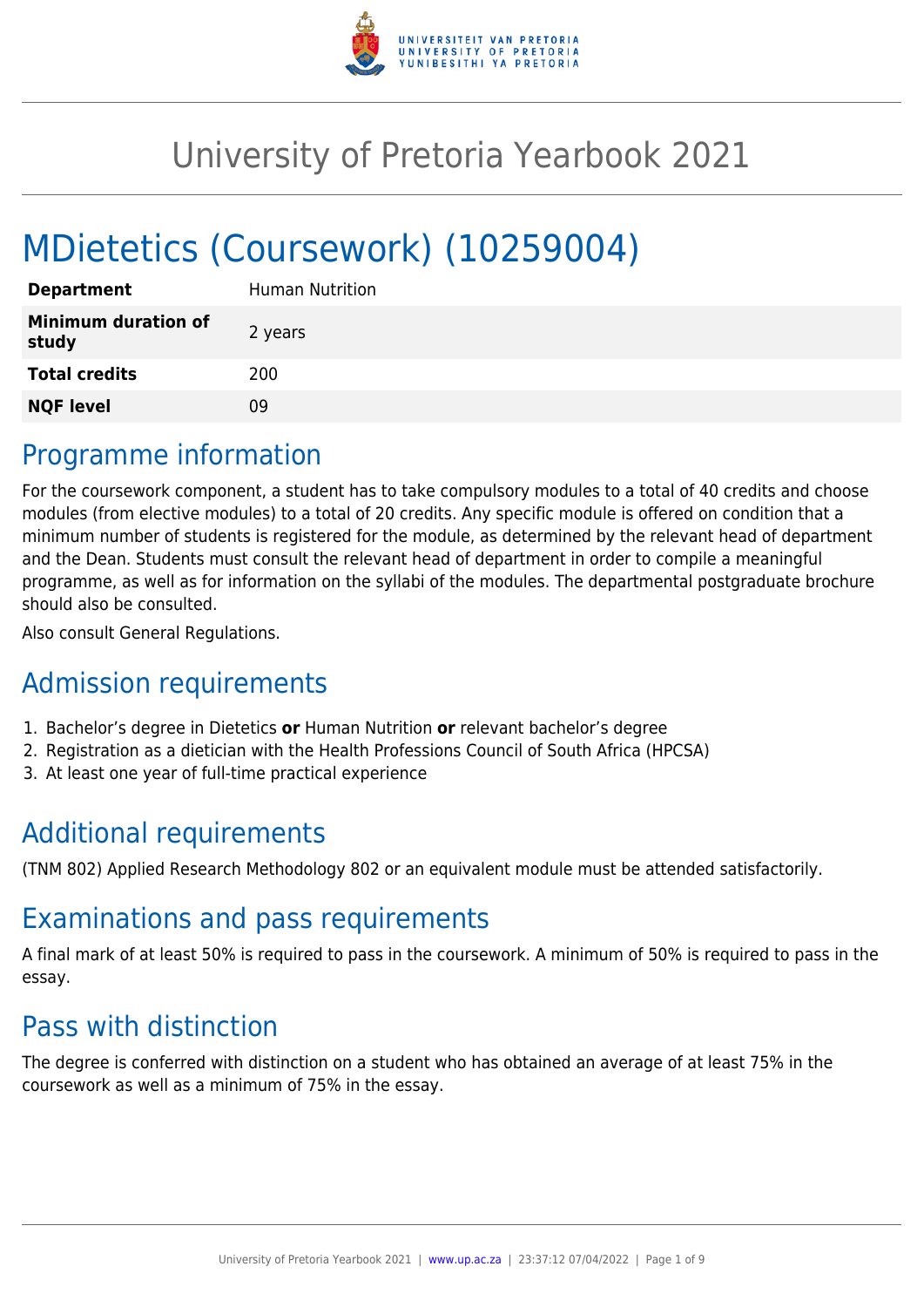

# Curriculum: Year 1

**Minimum credits: 180**

# **Core modules**

## **Advanced research and nutritional epidemiology 870 (DEK 870)**

| <b>Module credits</b>         | 20.00                          |
|-------------------------------|--------------------------------|
| <b>NQF Level</b>              | 09                             |
| <b>Prerequisites</b>          | No prerequisites.              |
| <b>Contact time</b>           | 1 discussion class per week    |
| <b>Language of tuition</b>    | Module is presented in English |
| <b>Department</b>             | <b>Human Nutrition</b>         |
| <b>Period of presentation</b> | Semester 1                     |

### **Nutritional assessment 871 (DEK 871)**

| <b>Module credits</b>         | 20.00                          |
|-------------------------------|--------------------------------|
| <b>NQF Level</b>              | 09                             |
| <b>Prerequisites</b>          | No prerequisites.              |
| <b>Contact time</b>           | 1 discussion class per week    |
| <b>Language of tuition</b>    | Module is presented in English |
| <b>Department</b>             | <b>Human Nutrition</b>         |
| <b>Period of presentation</b> | Semester 1                     |

### **Mini-dissertation: Dietetics 896 (DEK 896)**

| 120.00                         |
|--------------------------------|
| 09                             |
| No prerequisites.              |
| Module is presented in English |
| <b>Human Nutrition</b>         |
| Year                           |
|                                |

#### **Applied research methodology 802 (TNM 802)**

| <b>Module credits</b> | 0.00                                |
|-----------------------|-------------------------------------|
| <b>NQF Level</b>      | 09                                  |
| Language of tuition   | Module is presented in English      |
| <b>Department</b>     | <b>Health Sciences Deans Office</b> |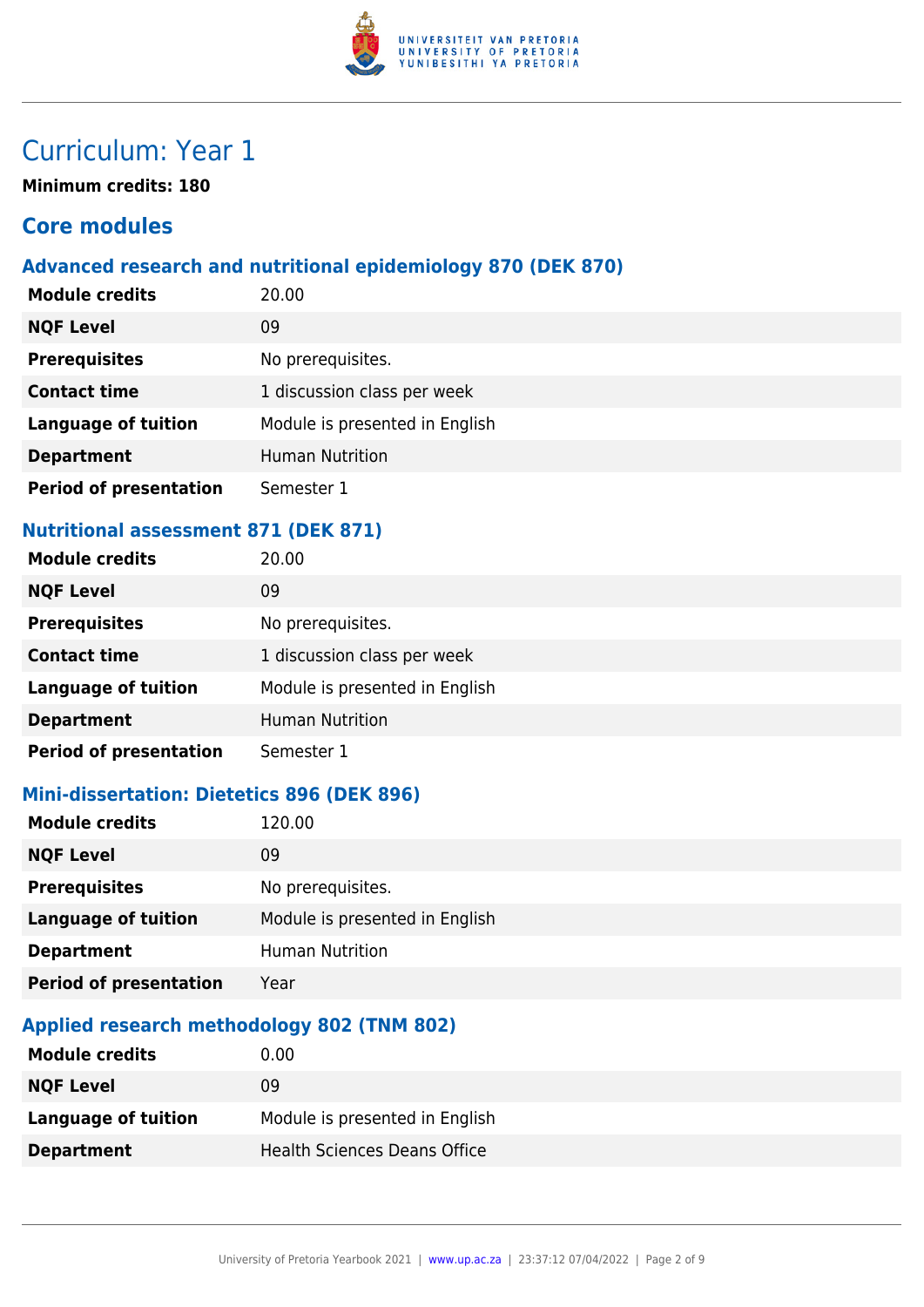

#### **Period of presentation** Year

#### **Module content**

\*Attendance module only.

# **Elective modules**

#### **Immunonutrition 814 (DEK 814)**

| <b>Module credits</b>         | 10.00                          |
|-------------------------------|--------------------------------|
| <b>NQF Level</b>              | 09                             |
| <b>Prerequisites</b>          | No prerequisites.              |
| <b>Contact time</b>           | 1 discussion class per week    |
| <b>Language of tuition</b>    | Module is presented in English |
| <b>Department</b>             | <b>Human Nutrition</b>         |
| <b>Period of presentation</b> | Semester 1                     |

# **Sport nutrition 815 (DEK 815)**

| <b>Module credits</b>         | 10.00                          |
|-------------------------------|--------------------------------|
| <b>NQF Level</b>              | 09                             |
| <b>Prerequisites</b>          | No prerequisites.              |
| <b>Contact time</b>           | 1 discussion class per week    |
| <b>Language of tuition</b>    | Module is presented in English |
| <b>Department</b>             | <b>Human Nutrition</b>         |
| <b>Period of presentation</b> | Semester 1                     |

## **Nutrition counselling 816 (DEK 816)**

| <b>Module credits</b>         | 10.00                          |
|-------------------------------|--------------------------------|
| <b>NQF Level</b>              | 09                             |
| <b>Prerequisites</b>          | No prerequisites.              |
| <b>Contact time</b>           | 1 discussion class per week    |
| <b>Language of tuition</b>    | Module is presented in English |
| <b>Department</b>             | <b>Human Nutrition</b>         |
| <b>Period of presentation</b> | Semester 1                     |

# **Diet-related non-communicable lifestyle diseases 817 (DEK 817)**

| <b>Module credits</b> | 10.00             |
|-----------------------|-------------------|
| <b>NQF Level</b>      | 09                |
| <b>Prerequisites</b>  | No prerequisites. |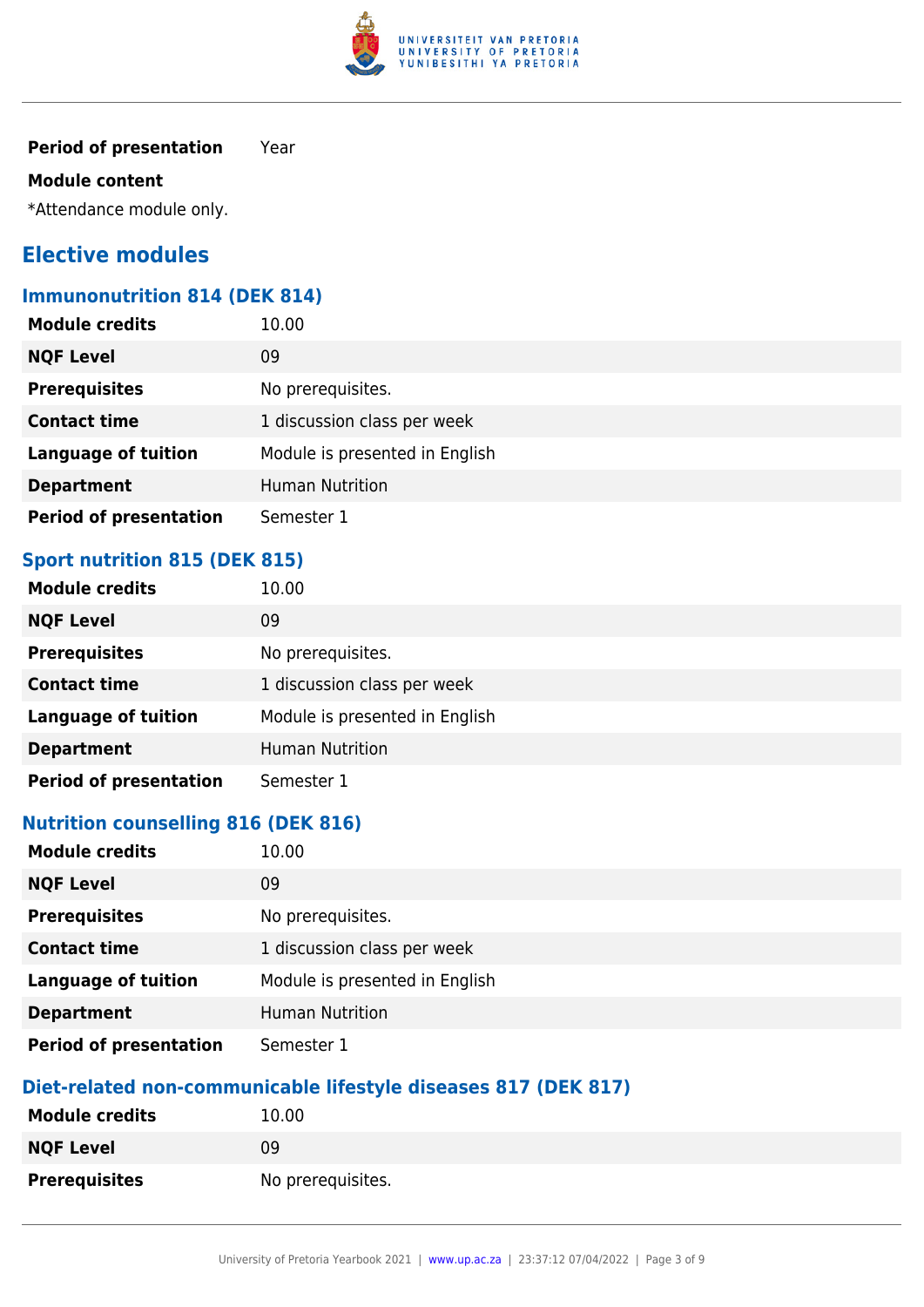

| <b>Contact time</b>           | 1 discussion class per week    |
|-------------------------------|--------------------------------|
| Language of tuition           | Module is presented in English |
| <b>Department</b>             | <b>Human Nutrition</b>         |
| <b>Period of presentation</b> | Semester 1                     |

### **Nutrition support 818 (DEK 818)**

| <b>Module credits</b>         | 10.00                          |
|-------------------------------|--------------------------------|
| <b>NQF Level</b>              | 09                             |
| <b>Prerequisites</b>          | No prerequisites.              |
| <b>Contact time</b>           | 1 discussion class per week    |
| <b>Language of tuition</b>    | Module is presented in English |
| <b>Department</b>             | <b>Human Nutrition</b>         |
| <b>Period of presentation</b> | Semester 1                     |

# **Nutrigenomics 819 (DEK 819)**

| <b>Module credits</b>         | 10.00                          |
|-------------------------------|--------------------------------|
| <b>NQF Level</b>              | 09                             |
| <b>Prerequisites</b>          | No prerequisites.              |
| <b>Contact time</b>           | 1 discussion class per week    |
| <b>Language of tuition</b>    | Module is presented in English |
| <b>Department</b>             | <b>Human Nutrition</b>         |
| <b>Period of presentation</b> | Semester 1                     |

# **Micronutrient malnutrition 873 (DEK 873)**

| <b>Module credits</b>         | 10.00                          |
|-------------------------------|--------------------------------|
| <b>NQF Level</b>              | 09                             |
| <b>Prerequisites</b>          | No prerequisites.              |
| <b>Contact time</b>           | 1 discussion class per week    |
| <b>Language of tuition</b>    | Module is presented in English |
| <b>Department</b>             | <b>Human Nutrition</b>         |
| <b>Period of presentation</b> | Semester 1                     |

#### **Early childhood nutrition intervention 874 (DEK 874)**

| <b>Module credits</b> | 10.00             |
|-----------------------|-------------------|
| <b>NQF Level</b>      | 09                |
| <b>Prerequisites</b>  | No prerequisites. |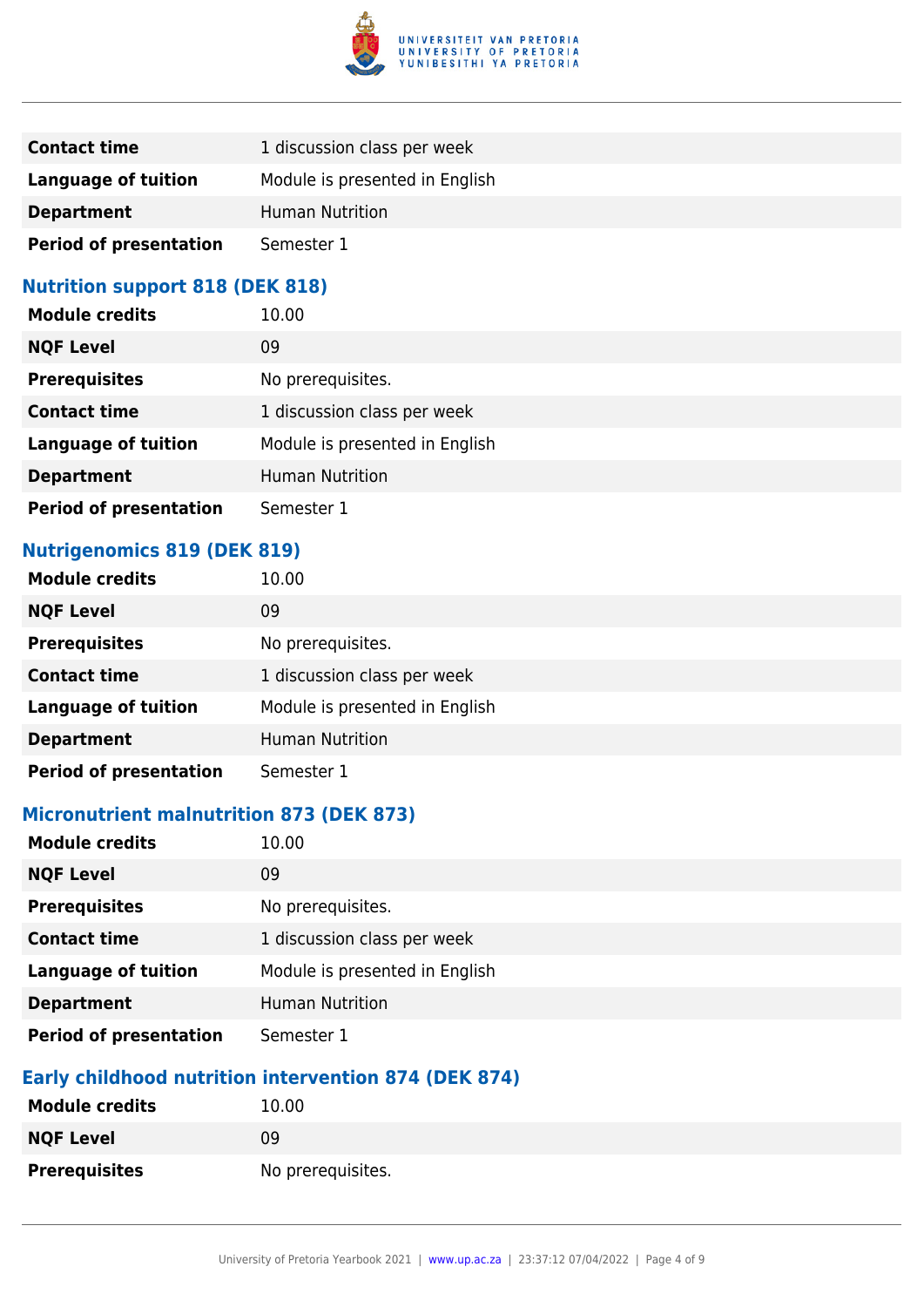

| <b>Contact time</b>           | 1 discussion class per week    |
|-------------------------------|--------------------------------|
| Language of tuition           | Module is presented in English |
| <b>Department</b>             | <b>Human Nutrition</b>         |
| <b>Period of presentation</b> | Semester 1 or Semester 2       |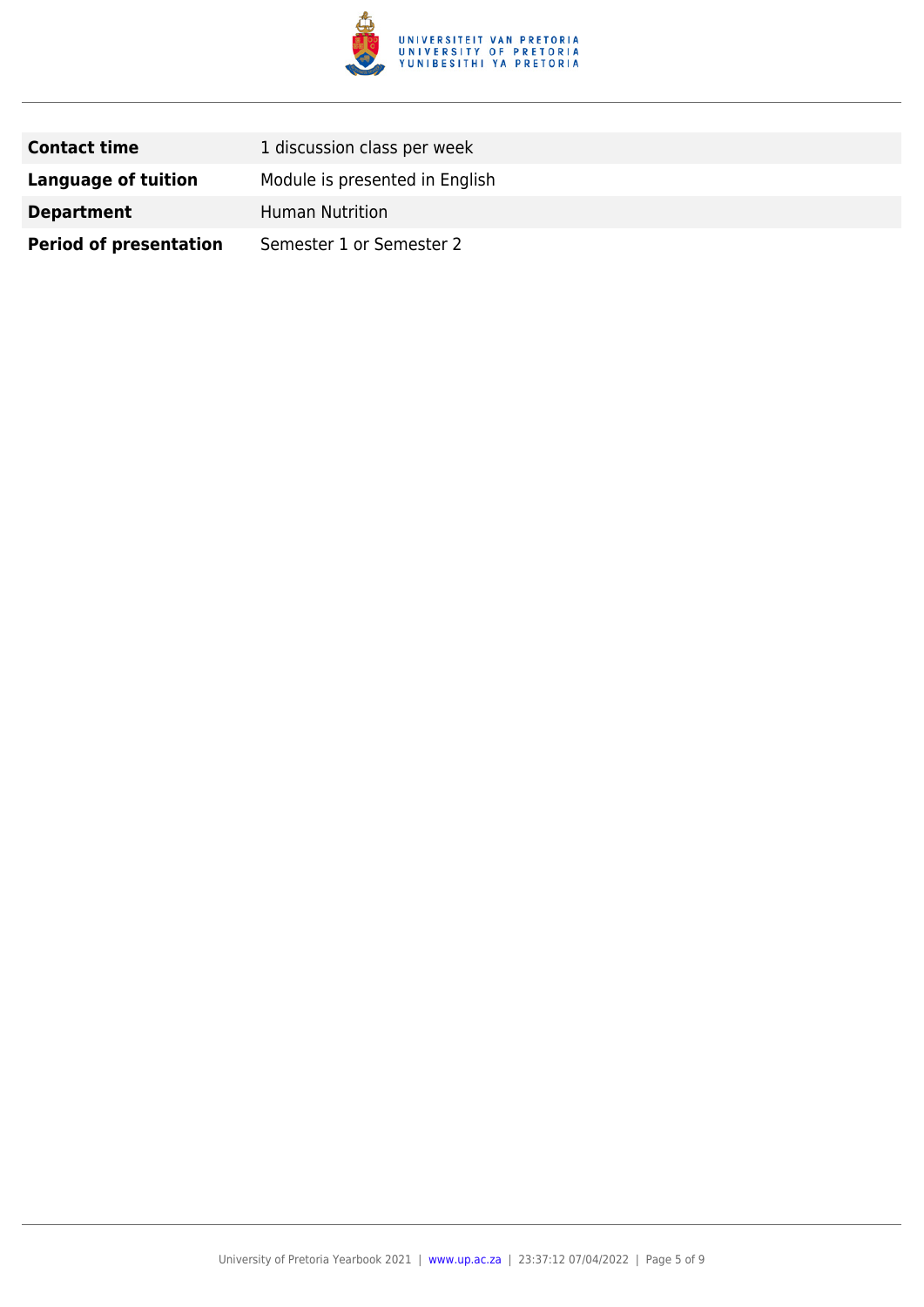

# Curriculum: Final year

**Minimum credits: 180**

# **Core modules**

# **Advanced research and nutritional epidemiology 870 (DEK 870)**

| <b>Module credits</b>         | 20.00                          |
|-------------------------------|--------------------------------|
| <b>NQF Level</b>              | 09                             |
| <b>Prerequisites</b>          | No prerequisites.              |
| <b>Contact time</b>           | 1 discussion class per week    |
| <b>Language of tuition</b>    | Module is presented in English |
| <b>Department</b>             | <b>Human Nutrition</b>         |
| <b>Period of presentation</b> | Semester 1                     |

## **Nutritional assessment 871 (DEK 871)**

| <b>Module credits</b>         | 20.00                          |
|-------------------------------|--------------------------------|
| <b>NQF Level</b>              | 09                             |
| <b>Prerequisites</b>          | No prerequisites.              |
| <b>Contact time</b>           | 1 discussion class per week    |
| <b>Language of tuition</b>    | Module is presented in English |
| <b>Department</b>             | <b>Human Nutrition</b>         |
| <b>Period of presentation</b> | Semester 1                     |

# **Mini-dissertation: Dietetics 896 (DEK 896)**

| 120.00                         |
|--------------------------------|
| 09                             |
| No prerequisites.              |
| Module is presented in English |
| <b>Human Nutrition</b>         |
| Year                           |
|                                |

## **Applied research methodology 802 (TNM 802)**

| <b>Module credits</b> | $0.00\,$                            |
|-----------------------|-------------------------------------|
| <b>NQF Level</b>      | 09                                  |
| Language of tuition   | Module is presented in English      |
| <b>Department</b>     | <b>Health Sciences Deans Office</b> |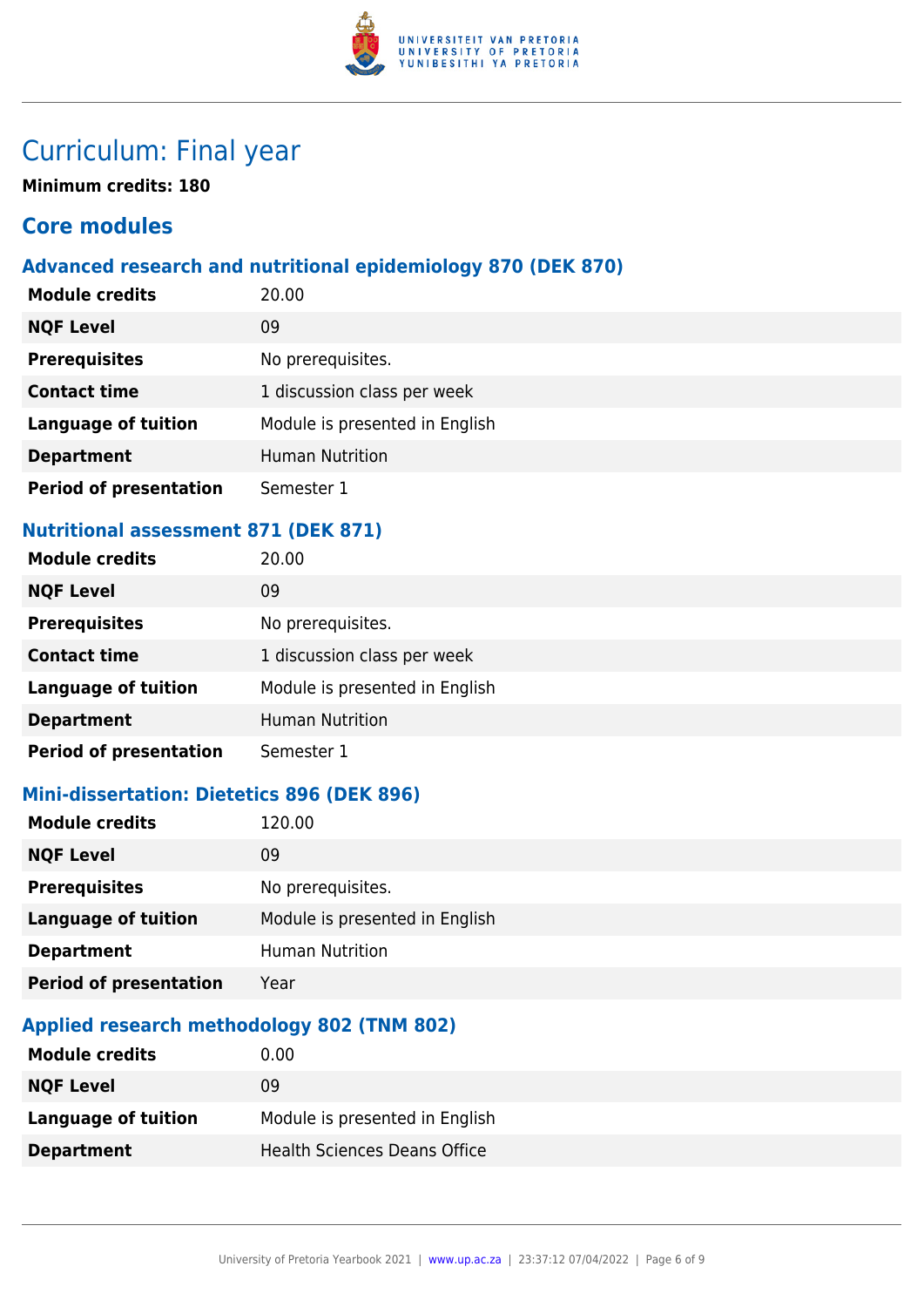

#### **Period of presentation** Year

#### **Module content**

\*Attendance module only.

# **Elective modules**

#### **Immunonutrition 814 (DEK 814)**

| <b>Module credits</b>         | 10.00                          |
|-------------------------------|--------------------------------|
| <b>NQF Level</b>              | 09                             |
| <b>Prerequisites</b>          | No prerequisites.              |
| <b>Contact time</b>           | 1 discussion class per week    |
| <b>Language of tuition</b>    | Module is presented in English |
| <b>Department</b>             | <b>Human Nutrition</b>         |
| <b>Period of presentation</b> | Semester 1                     |

# **Sport nutrition 815 (DEK 815)**

| <b>Module credits</b>         | 10.00                          |
|-------------------------------|--------------------------------|
| <b>NQF Level</b>              | 09                             |
| <b>Prerequisites</b>          | No prerequisites.              |
| <b>Contact time</b>           | 1 discussion class per week    |
| <b>Language of tuition</b>    | Module is presented in English |
| <b>Department</b>             | <b>Human Nutrition</b>         |
| <b>Period of presentation</b> | Semester 1                     |

## **Nutrition counselling 816 (DEK 816)**

| <b>Module credits</b>         | 10.00                          |
|-------------------------------|--------------------------------|
| <b>NQF Level</b>              | 09                             |
| <b>Prerequisites</b>          | No prerequisites.              |
| <b>Contact time</b>           | 1 discussion class per week    |
| <b>Language of tuition</b>    | Module is presented in English |
| <b>Department</b>             | <b>Human Nutrition</b>         |
| <b>Period of presentation</b> | Semester 1                     |

# **Diet-related non-communicable lifestyle diseases 817 (DEK 817)**

| <b>Module credits</b> | 10.00             |
|-----------------------|-------------------|
| <b>NQF Level</b>      | 09                |
| <b>Prerequisites</b>  | No prerequisites. |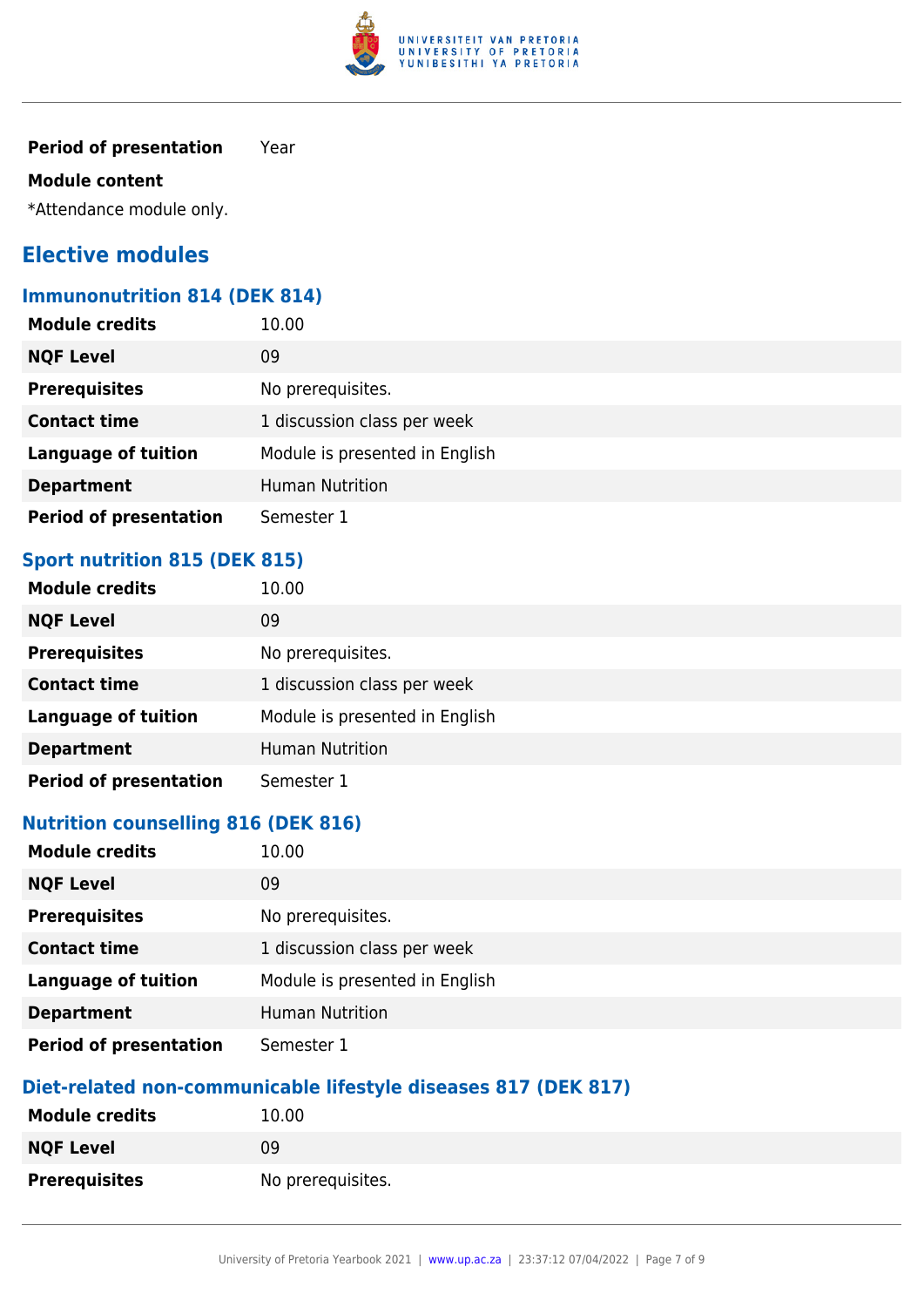

| <b>Contact time</b>           | 1 discussion class per week    |
|-------------------------------|--------------------------------|
| Language of tuition           | Module is presented in English |
| <b>Department</b>             | <b>Human Nutrition</b>         |
| <b>Period of presentation</b> | Semester 1                     |

### **Nutrition support 818 (DEK 818)**

| <b>Module credits</b>         | 10.00                          |
|-------------------------------|--------------------------------|
| <b>NQF Level</b>              | 09                             |
| <b>Prerequisites</b>          | No prerequisites.              |
| <b>Contact time</b>           | 1 discussion class per week    |
| <b>Language of tuition</b>    | Module is presented in English |
| <b>Department</b>             | <b>Human Nutrition</b>         |
| <b>Period of presentation</b> | Semester 1                     |

# **Nutrigenomics 819 (DEK 819)**

| <b>Module credits</b>         | 10.00                          |
|-------------------------------|--------------------------------|
| <b>NQF Level</b>              | 09                             |
| <b>Prerequisites</b>          | No prerequisites.              |
| <b>Contact time</b>           | 1 discussion class per week    |
| <b>Language of tuition</b>    | Module is presented in English |
| <b>Department</b>             | <b>Human Nutrition</b>         |
| <b>Period of presentation</b> | Semester 1                     |

# **Micronutrient malnutrition 873 (DEK 873)**

| <b>Module credits</b>         | 10.00                          |
|-------------------------------|--------------------------------|
| <b>NQF Level</b>              | 09                             |
| <b>Prerequisites</b>          | No prerequisites.              |
| <b>Contact time</b>           | 1 discussion class per week    |
| <b>Language of tuition</b>    | Module is presented in English |
| <b>Department</b>             | <b>Human Nutrition</b>         |
| <b>Period of presentation</b> | Semester 1                     |

### **Early childhood nutrition intervention 874 (DEK 874)**

| <b>Module credits</b> | 10.00             |
|-----------------------|-------------------|
| <b>NQF Level</b>      | 09                |
| <b>Prerequisites</b>  | No prerequisites. |